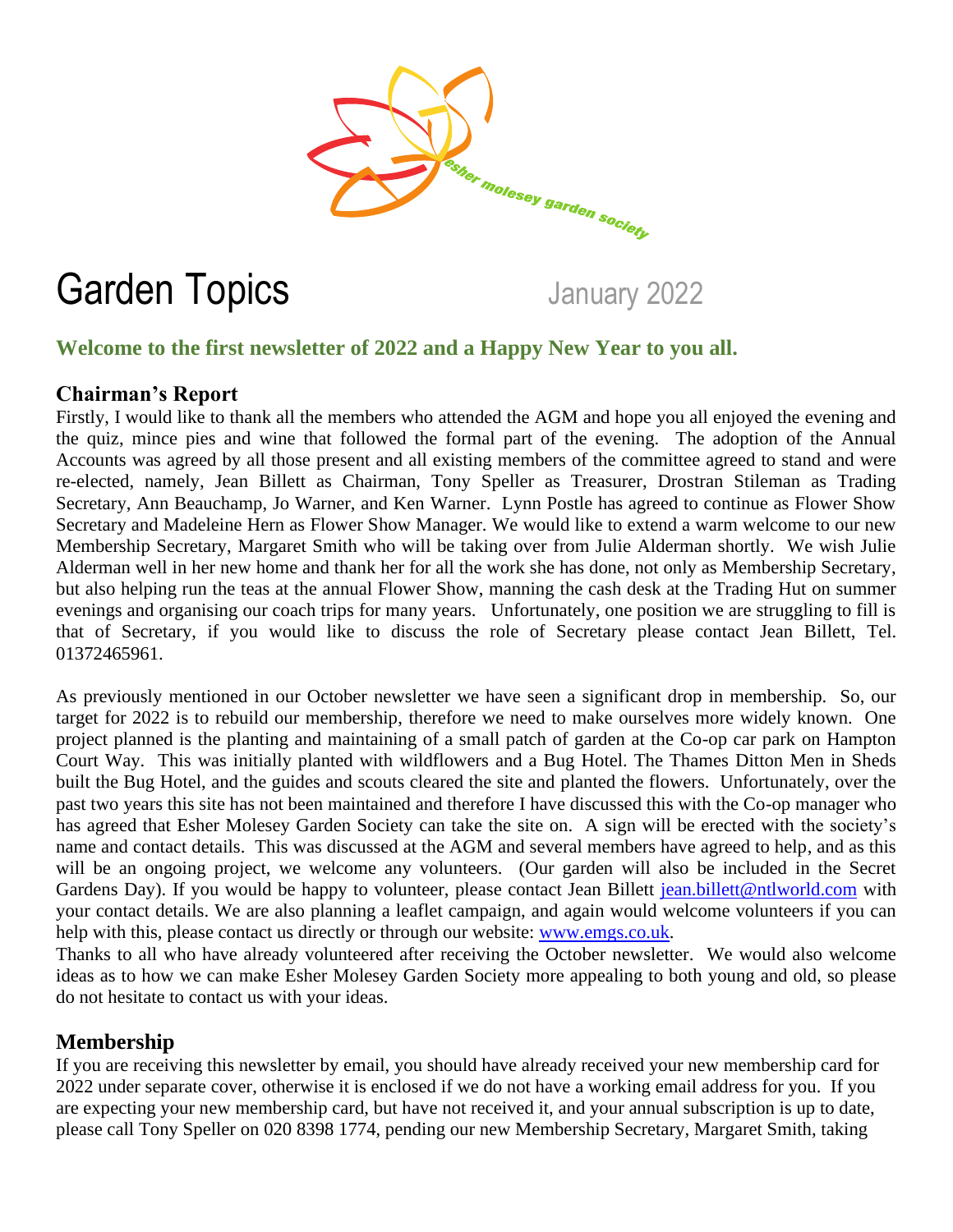over. If your annual subscription is outstanding, please send to one of the addresses below, or direct to our bank: Santander Sort Code 09-01-51, Account No. 19487306, Account Name: Esher Molesey Garden Society. Memberships can also be renewed when visiting the Trading Hut, but to ease pressure when Drostan is busy, it would be appreciated if you would renew membership prior to visiting the Trading Hut. Annual Membership is £5.00, or £24.00 for 5 years. Tony Speller, 15 Riverside Avenue, East Molesey, KT8 0AE

Jean Billett, 75 Douglas Road, Esher, KT10 8BG

#### **DATES FOR YOUR DIARY**

**Sunday, 6 th February 2022** Trading Hut will re-open after the Christmas Break

**Monday, 7 th February 2022** – Mr Vincent Gradwell will give a talk on **Gardening for Autumn Colours**, 2p.m. for 2.30p.m. St Nicholas Church Hall, Thames Ditton.

**Monday, 4th April 2022 -** Members Spring Flower Show. Judged by Gerald Smith, just arrive on the day with your exhibits, 2p.m. for 2.30 p.m. St Nicholas Church Hall, Thames Ditton

**Classes**

- 1. Vase of cut mixed blooms of flowering bulbs or corms
- 2. 3 sprays (single or mixed) of any variety flowering shrub or tree
- 3. Bowl of floating hellebore heads
- 4. Vase of daffodils 3 blooms any variety
- 5. Vase of 3 tulips any variety

## **April Spring Garden visit 19th or 23rd April date tbc**

#### **August Summer Garden visit provisional 1st August**

**Saturday, 13th August 2022 –** Annual Flower Show, St Nicholas Church Hall, Thames Ditton The four subjects for the Flower Show Photographic Competition are –

> 1.On the River 2.Pet Animal 3.Landscape with trees 4.Close up of an insect

## **Plug Plants 2022**

We have ordered a variety of Petunias, Fuchsias, and Geraniums as plug plants again this year, following their popularity in previous years, and expect them to be available in the second or third week of March. For email readers a separate attachment lists and shows a picture of the varieties available, and for non-email readers a pre-season order form is enclosed. To ensure you get the varieties and colours you want please send your order to Tony at [tony\\_speller@hotmail.co.uk](mailto:tony_speller@hotmail.co.uk) or by phone or post as per details in the membership section. Unfortunately, prices have been hit by inflation and higher production costs by the growers (heating and distribution especially) and we will have to increase our prices slightly to 70p for petunias, 55p for fuchsias, 30p for geraniums and 45p for Geranium Fire Queen, to cover these increases. We will be growing these plug plants for Molesey Carnival and if you can help, please let Tony know. Thank you.

## **Renovation of the garden at St Nicholas Church Hall**

You may remember from our shows at St Nicholas Church Hall that there is a patio and garden at the back. It has become overgrown in recent years, but the Show Committee have always thought that it would be good to use this area for sitting and for having tea. So, with the Church agreement we started a renovation last autumn.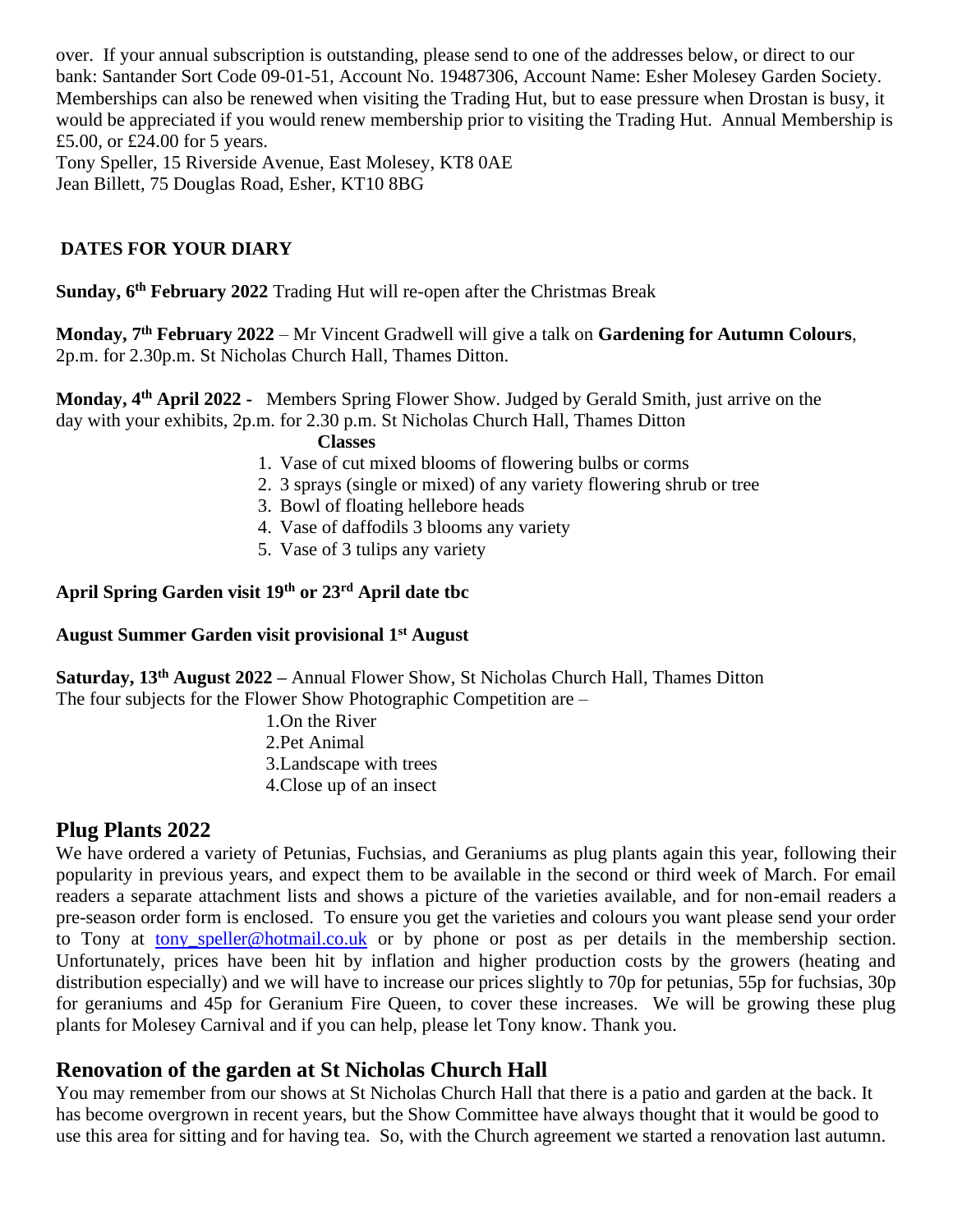The site is not the best for a garden. It sits in the shelter of the Hall building and the trees in the churchyard. There is a massive ash tree on the border that throws its canopy over the whole site although sadly this may be on its way out as a result of ash tree die back.

We have now removed all the brambles, ivy, nettles and other weeds. Under all of this there were a few shrubs –a Choisya 'Aztec Pearl'; a mahonia; some hypericum and a strong climbing rose on the back wall. With everything clear we can see that it's a big area. We have planted four additional, what will be substantial, shrubs – a Hydrangea quercifolia 'Snow Queen': a Viburnam plicatum f.tomentosum 'Mariesii' (Japanese snowball); a Sarcococca confusa for winter scent and because it tolerates shade; another Choisya 'White Dazzler' which has darker smaller leaves than the 'Aztec Pearl' and two Fatsia japonica 'Spider's Web' whose white veined leaves should stand out better in the shade. We will need to put in at least two more shrubs to give the planting body as well as some perennials for the summer. For the spring we have put in a mass of small daffodils along the front and some leucojum at the back for later. We will also need some more climbers to cover the fence at the back Beside the main border there is discreet shady corner area which was part of the old vicarage garden buildings

and is heavily shaded by yew. This has been cleared and planted with bergenia and (hopefully) massed scilla. We have some donated hellebores for this area, but we will need more shade tolerant plants like pulmonaria, brunnera, epimedium and tellima.

As the back garden has come up so well and is appreciated by the hall users, we have also undertaken to improve the planted area at the entrance to the car park. The church was advised that nothing much would grow here because the tree cover is so heavy but as the ivy and the brambles grow so well, we think it cannot be without hope of making it more colourful. A giant bug and beetle tower has been built in the middle so continuing that theme we are going to make this into a garden that has more wildlife friendly planting.

This is something to which the Society and its members can make a special contribution; it gets us known in the area and it makes the area more attractive for us to use for the show.

It would be good if we could put some chairs at the back of the hall so that people using the hall could sit out and appreciate our garden. If any of the members has some garden furniture, they don't need which we could use for the church garden, could you let us know – we will no doubt have the skills for any repairs and renovation amongst our membership.

Our workday at the church hall is Tuesday which is also the day the food bank uses the hall. This made us think about what we as growers could do to help especially after one of our members, Mick Mallard took the left-over potato stock from the trading hut last year and grew it into 100lbs of potatoes that he took to Epsom foodbank. We were thinking that we could do something similar to help the St Nicholas food bank. In the summer we all often have too much produce which we have to give away but instead we could collect it and make it available to the food bank. The organisers there would be very grateful – they have told me that the fresh vegetable and fruit selection in the boxes is often not very varied or imaginative. The Society and its members and allotment members could make a contribution here. We would have to work out how we organise a collection but if we could, is this something to which members would like to contribute. Could you let us have your thoughts on this?

Lastly, does anyone have a large round pot they don't need. There is a drain cover in the middle of the big border, and it would be good to cover it with a pot which we could fill with bedding plants in season. Also, if anyone is about to lift and divide their Lily of the Valley, I would welcome any spare plants. Many thanks, Lynn Postle [lynnpostle13@gmail.com](mailto:lynnpostle13@gmail.com)

# **Secret Gardens 2022**

Thames Ditton & Weston Green Residents Association runs a successful 'Secret Gardens' Day each year, raising funds for local projects and charities. This year it is the turn of Weston Green. If you live in the Weston Green area (ideally from Esher Station to Imber Court and from Weston Green/Hampton Court Way to Grove Way) and would like to put your garden forward for inclusion in the 'Secret Gardens' route in June (t.b.c), please contact Cllr Gill Coates, 07908 922263 / [gcoates@elmbridge.gov.uk.](mailto:gcoates@elmbridge.gov.uk) Gardens do not have to be Chelsea perfect! Interesting features, special projects (like a wildlife garden, or dry garden) productive gardens and innovative solutions to challenges (like shade) are very much welcomed!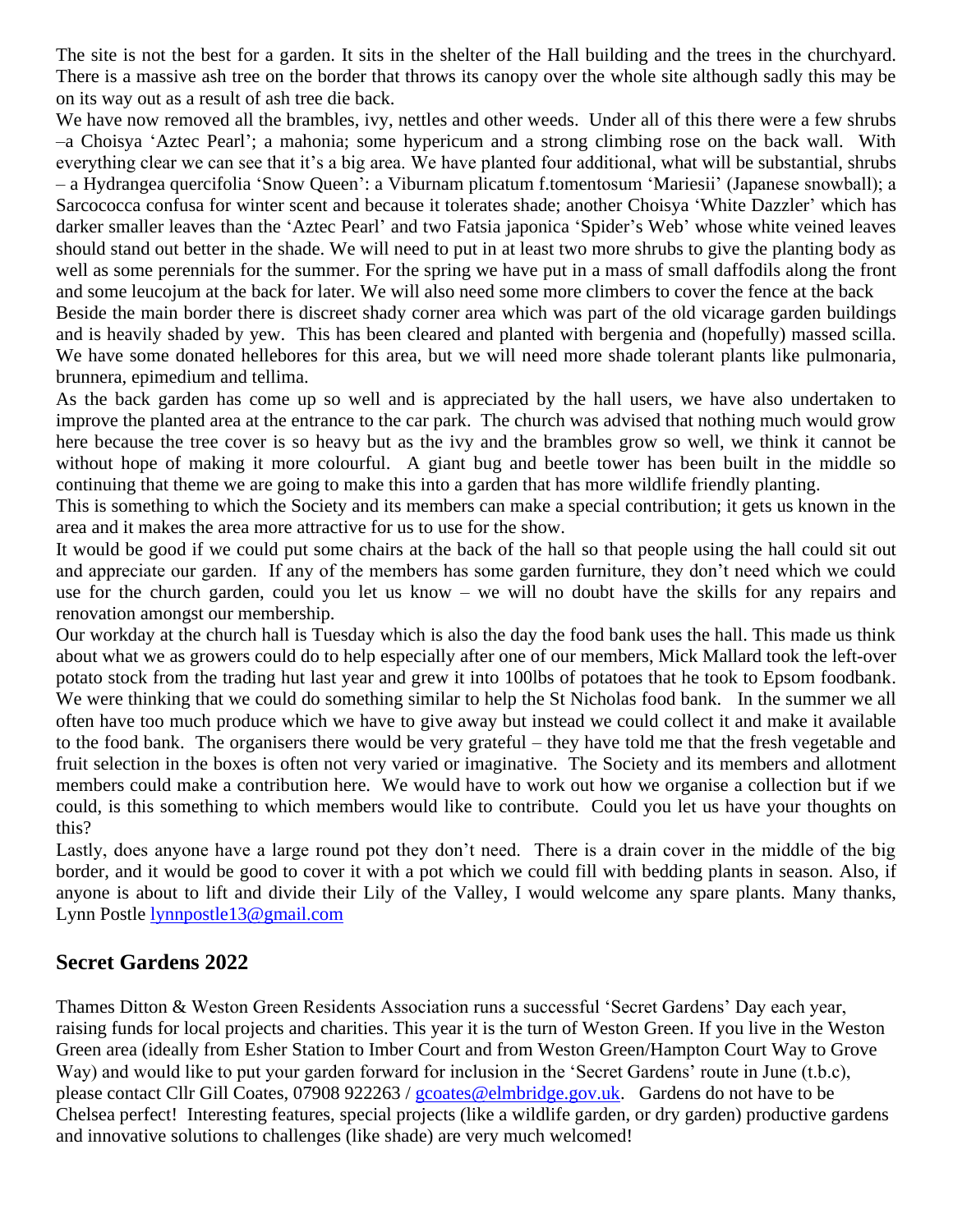# **Growing Notes for Exhibition Sweet Peas**

**Ground Preparation**: Sweet peas are hungry plants so it's good to give them a trench to grow into. For cordons the trench should be 600mm by a spade depth and for wigwams a circle of 750m. Fill the trench with garden compost and dig in 2oz of Vitax Q4 fertiliser (or similar) to every metre

**Sowing**: sow for a succession – first sowing in November for flowers in May; second sowing in early January for flowers mid-June to August and third sowing at the end of January will produce flowers at the end of June to September. You can sow up to March but plants over wintered in a cold frame or cool greenhouse are usually stronger.

**Propagation**: Compost: prepare a mix of 1part perlite to 4 parts multi-purpose compost.

Take a plastic box, place 3 sheets of damp (not soaking) kitchen roll in the bottom. Put the seeds on the paper and place another sheet of damp kitchen paper on the top. Replace the lid and keep somewhere warm inside (airing cupboard). Label to identify the variety. Check the boxes daily and when the seeds have all swollen and sent out white shoots plant into pots of your prepared compost – 2 seeds per 75mm pot. Plant 12mm below the surface and label each pot. Put the pots in a tray and cover with newspaper to keep the light out and the moisture and warmth in. Put the trays of pots in a cool greenhouse, cold frame or on a windowsill of a cool room (no heat required). Keeping the plants cool promotes root growth rather than stem growth. Check daily and when the first white crook appears on the soil remove the paper cover.

**Plant Care:** Water sparely but do not feed the plants. Keep the pots reasonably dry as too much moisture will damp off the plants. When the plants have grown on and produced two pairs of leaves, pinch out the top of the plant to send out side-shoots – these will be your flowering shoots later on. Put in an open cold frame – only cover in heavy rain, hard frost or snow. By the end of February on the first sowing start to water with feed of Miracle Grow half strength every 2 weeks.

**Preparation for Planting Out:** From early March until planting time, rake over and level the soil to get a fine tilth. The compost can be refreshed with another dressing of something like VitaxQ4, sulphate of potash or chicken pellets.

For a **cordon** set out the row over the trench with a line on either side about 500mm apart. Canes should be 6 to 8ft. Place a cane along the line every 175mm. Try to have the canes running east to west. Link the canes with wire either 1.20m or at the top of the cane, then fix the canes to the wires.

For **bush growing or wigwam**, place the canes 200mm apart with a 400mm diameter plastic plant support at the top of the wigwam.

**Planting Out:** Check that plants are healthy and strong and have at least one strong side shoot; two is better. Remove from the pot and check that roots are filling the pot and are white. Move the compost from around the neck of the plant to check that it is white: if there is any brown discard the plant as it will not survive. For a pot with two plants make a hole in the ground between two canes inside the line of the canes. For a pot with one seedling make the hole on the inside of the cane. Plant in the ground as the same level as the pot and gently firm the soil around the plant. If the plants are more than 100mm tall tie them loosely to the cane. Below this height leave to grow on.

For **cordon** growing, leave plants for 4 to 6 weeks depending on the season, after which reduce the side shoots on each plant to one – select the strongest which may not necessarily be the longest. Remove all other side shoots.

Ring or tape this side shoot to the cane every 150mm. At the height of the growing season the plants will grow 300mm a week. When ringing or taping the plant to the cane, always remove the tendril from the end of the leaves and the side shoots from the axil of the leaf. This will allow all the strength of the plant to go head of the plant and form strong flower stems.

For **wigwam or bush** grown plants where all the side shoots will be allowed to grow on tie the shoots in every 150mm but remove all the tendrils at the end of the leaves to stop them clinging to the flower stems and bending them.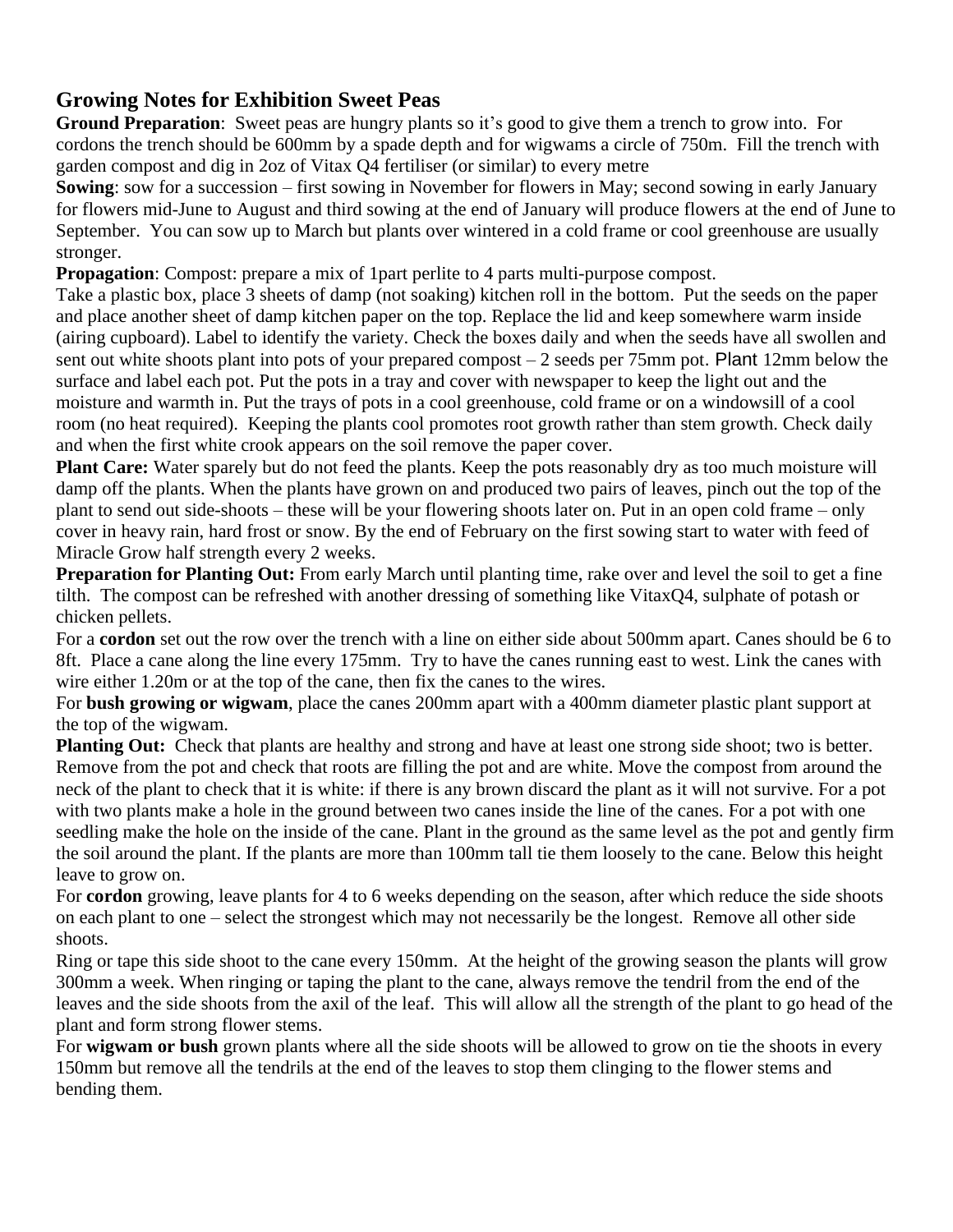**Feeding**: When plants are 1 metre high start to feed with Tomorite and Miracle Grow at half the recommended strength on alternate weeks. Water the Tomorite into the roots one week and Miracle Grow over the plants on the next week. Water in the evenings.

**Cutting**: keep cutting the flowers and do not allow them to go to seed: this will allow them to flower much longer.

**Watering** – do not let plants dry out.

**Pests** – you can use a systemic insecticide to control greenfly and caterpillars but spray in the evening so as not to scorch the leaves. Greenfly if not controlled will damage the plant and will be infected by a virus which will give the flowers a mosaic appearance. If this happens remove the plant and burn it.



#### **Flower of the Month**

**Snowdrops - Galanthus nivalis**

Snowdrops are the first of the spring bulbs to flower and as a result attributes such as "Hope", "Innocence", Purity" were given to them by the Victorians. They belong to the Amaryllis family and are indigenous across most of Northern Europe from where they were introduced, so it is believed, to the UK by the Romans.

The last 70 years or so has seen a mania develop and gardeners seek bulbs with often very small variations of colour or shape to add to their collections sometimes spending huge sums to acquire such bulbs. In February 2021 Thompson & Morgan paid £725 for one with a golden ovary and yellow petal markings, but it had taken the breeder 10 years to produce!

Snowdrops prefer semi-shady, moist sites with good drainage and are best planted "in the green" that is as the leaves begin to yellow after flowering split the clumps and replant at the same depth.

They spread naturally, but clumps can be split every 3 years.

# **Coach Trips for 2022**

#### **All aboard for our garden visits in 2022!**

After our highly enjoyable day at Hyde Hall last year and following on from the discussion at the recent AGM about possible locations for this year's visits, I have been making preliminary arrangements for both a spring and summer day out by bus. Fingers crossed that our plans will be able to go ahead and that we have great gardening weather to go with them.

Final details and booking forms for both trips will be circulated very soon. In the meantime, please save the provisional dates of April 23 (or 19) and August 1.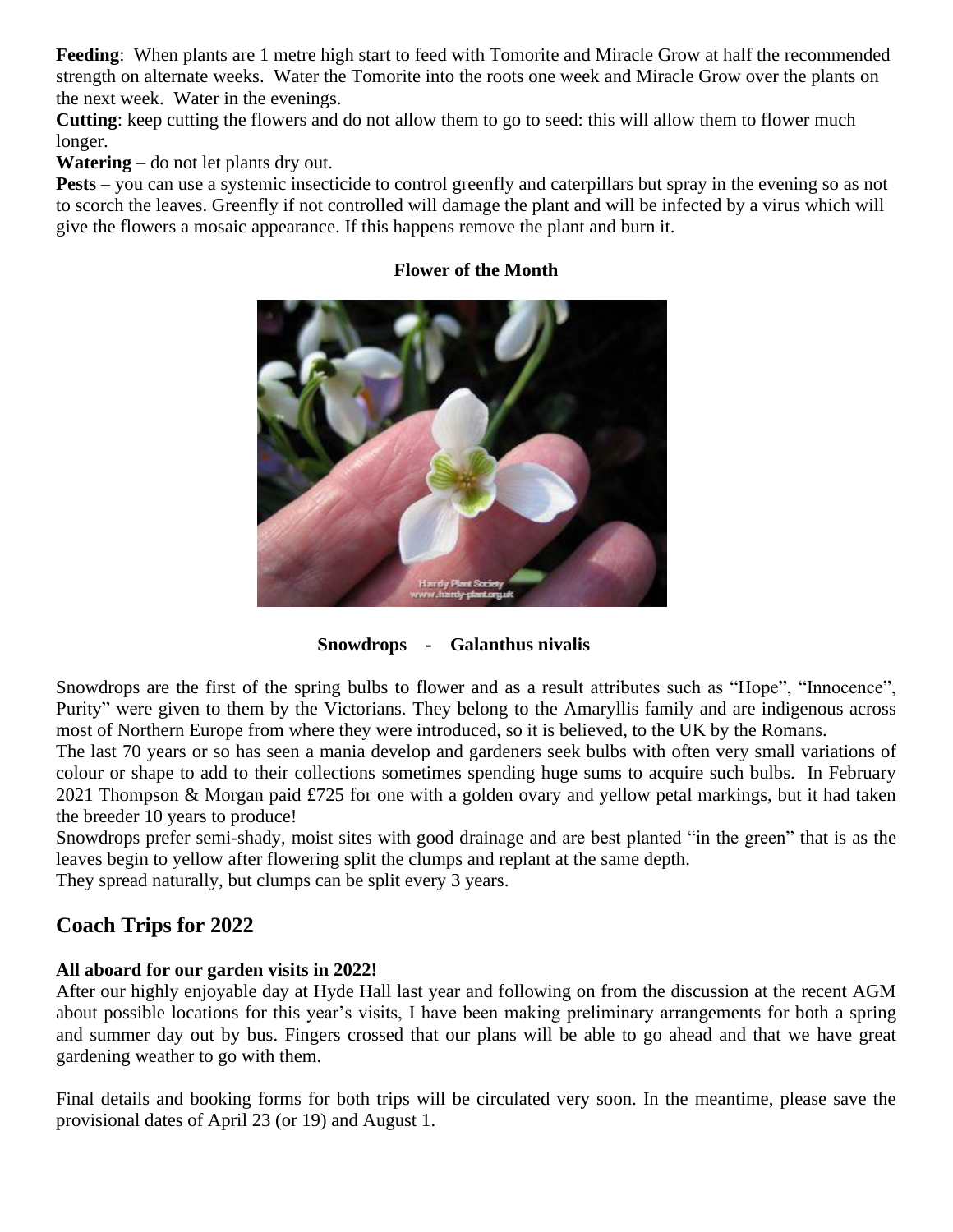#### **APRIL SPRING VISIT**

Our April plans are taking shape and at the time of writing, I am arranging a visit to Great Dixter House, Gardens and Nursery and then another local garden and nursery in the afternoon where we can also have tea before we leave. In both gardens we're hoping for the sight of some beautiful bulb displays to augment the enjoyment of the day.

Located near Northiam, in East Sussex, Great Dixter was the home of visionary gardener and garden writer, Christopher Lloyd. Much of the original garden design was by Lutyens, 'never stodgy' and often transformative. The planting of its many mixed decorative borders was described, without any apology, by Christopher Lloyd as 'high maintenance'. As a result, visitors clearly reap the rewards of his devotion. In 1954, Christopher established the nursery which remains small, personal and professional and which will be open for us to visit while we are there.

For the afternoon I have found a contrasting garden, described as eclectic, which also has its own nursery which I know is of particular interest to many members. There's nothing like returning at the end of the day with a bus full of new plants! We can also have tea there before we leave, and so if we don't get a warm April, there is under cover space at both locations.

The provisional date is April 23 (but may be April 19), includes coach travel, entry to both gardens, nurseries and house at Great Dixter. Provisional cost £47.50, with the possibility of a reduction if our group size is bigger than expected. Non-members welcome for an extra £5.

#### **AUGUST SUMMER VISIT**

The popular choice for our August visit is the gardens at Sienna Wood and Durrance Manor which together offer a delightful pairing. Stopping first near East Grinstead, Sienna Wood boasts a lakeside walk, herbaceous borders and a croquet lawn. There is also a formal rose garden, orchard and vegetable garden with a waterfall and exotic border.

After a pub lunch stop, the afternoon visit is to Durrance Manor with beautiful views over a ha-ha to the South Downs, and various garden areas including Japanese inspired beds and a waterlily pond with a Monet style bridge. With afternoon tea before we leave!

The provisional date of August 1 is yet to be confirmed, cost for members approximately £45.

# **Trading Notes**

Having had a very busy year we have been closed over Christmas as usual. But the New Year is here and we are preparing to depot for opening on Sunday 6<sup>th</sup> February 2022.

Thank you everyone for using the depot in 2021. We have had our busiest trading year as far back as I have records.

As usual for the New Year opening, we are expecting to have received the seed potatoes that people ordered. If you forgot to order seed potatoes, come and see us as we will have a number of spare bags available.

Following the problems we had last year with bamboo canes, I have been informed that we will be getting our delivery this year, hopefully by the end of February.